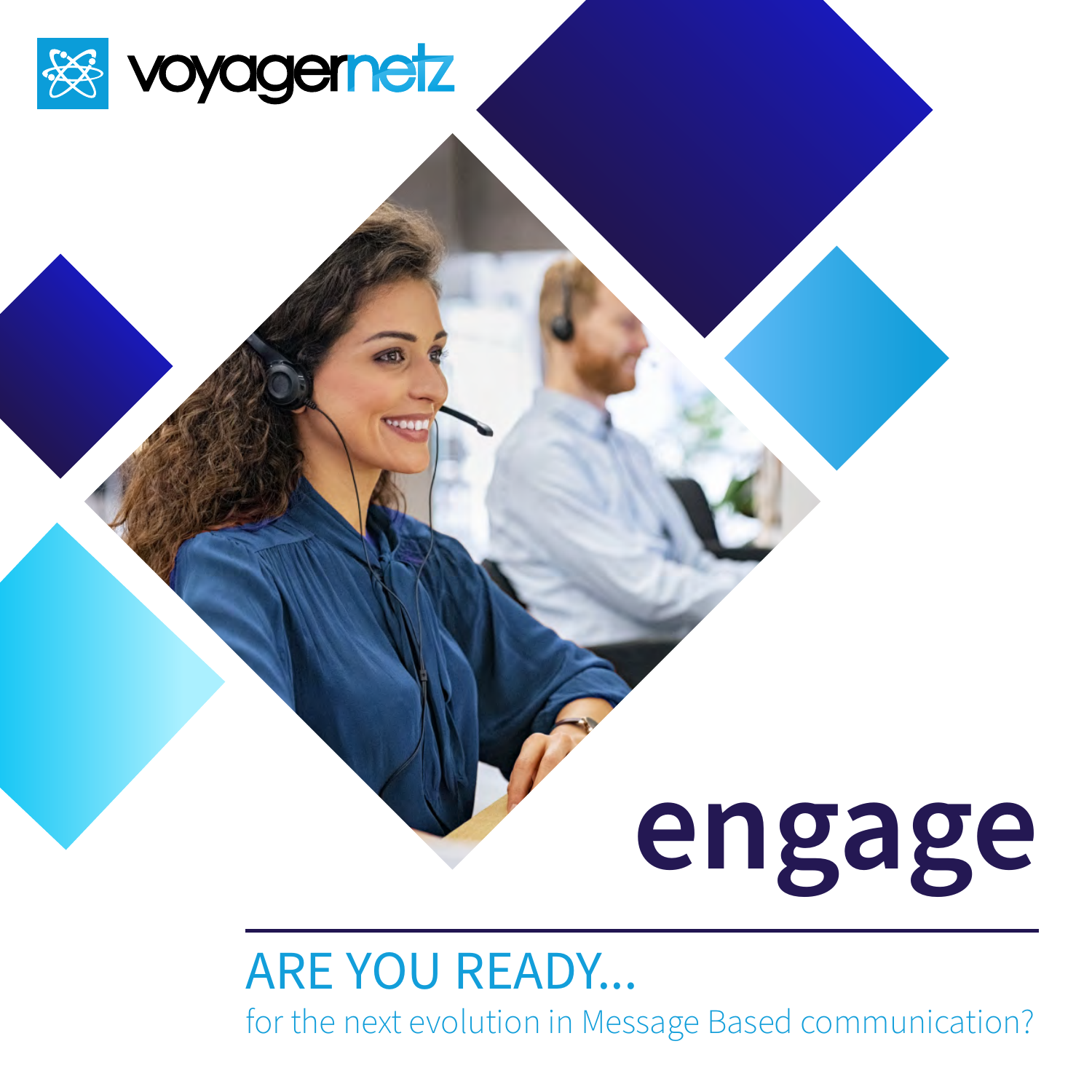#### "chat is the highest-scoring channel by a wide margin."

J.D. Power 2016 U.S. Chat and Email Benchmarking Study

We offer an **enhanced technology** that you can easily introduce into your current system to **optimize productivity** and customer experience. Our system will help you engage efficiently and effectively with your clients.

While enhancing the customer experience is important, our highest priority is the protection of your information, and we will not compromise on security.

Continue on to learn more...

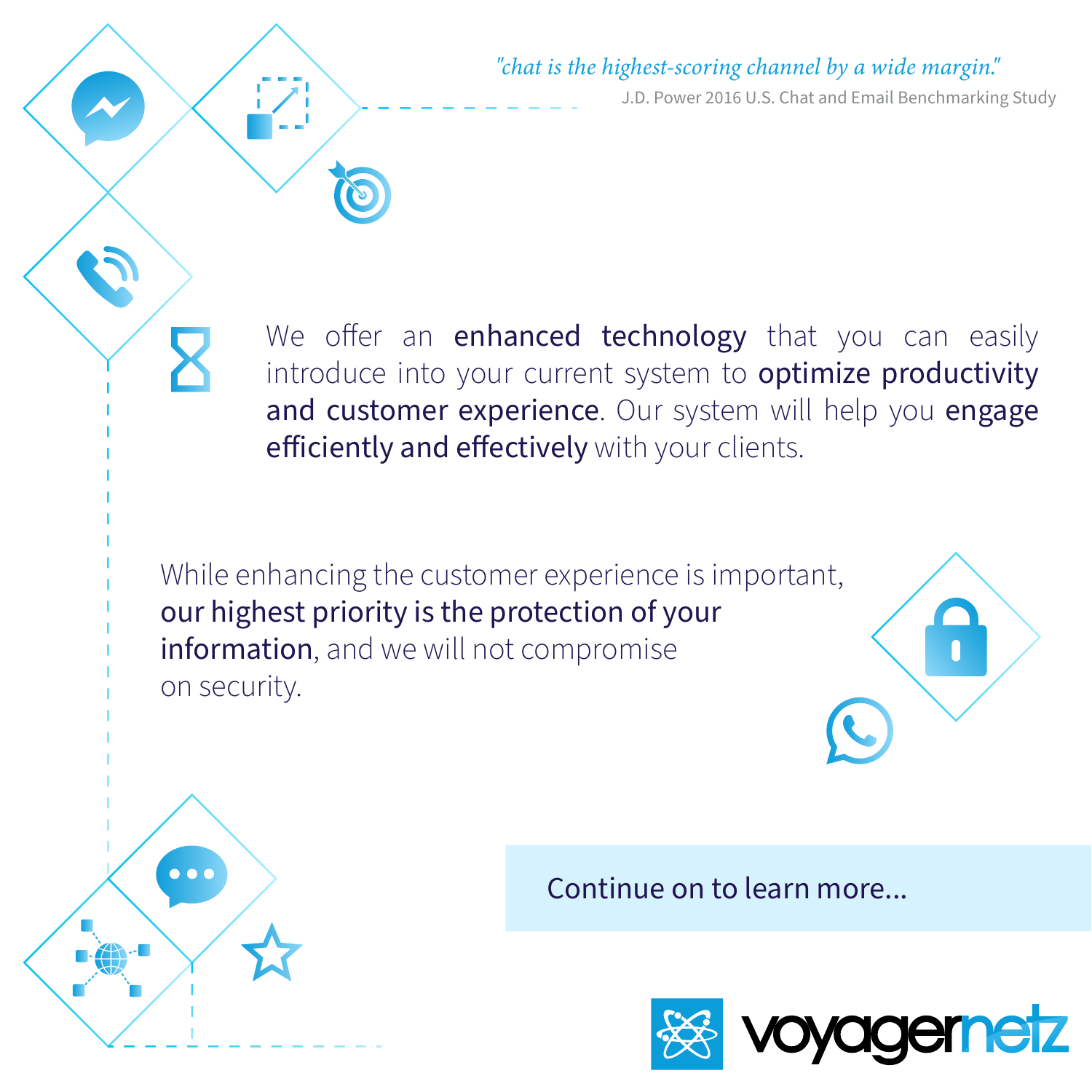Business Opportunity

Message based communication is quickly becoming the preferred channel of communication for a growing majority of consumers. This shift in customer behaviour and preference opens the door to an amazing new opportunity. VoyagerNetz Engage takes advantage of that opportunity using a unique and enhanced technology to not only increase the customer experience but also the effectiveness of agents.

This in turns drives an increase in quality, productivity and revenue.





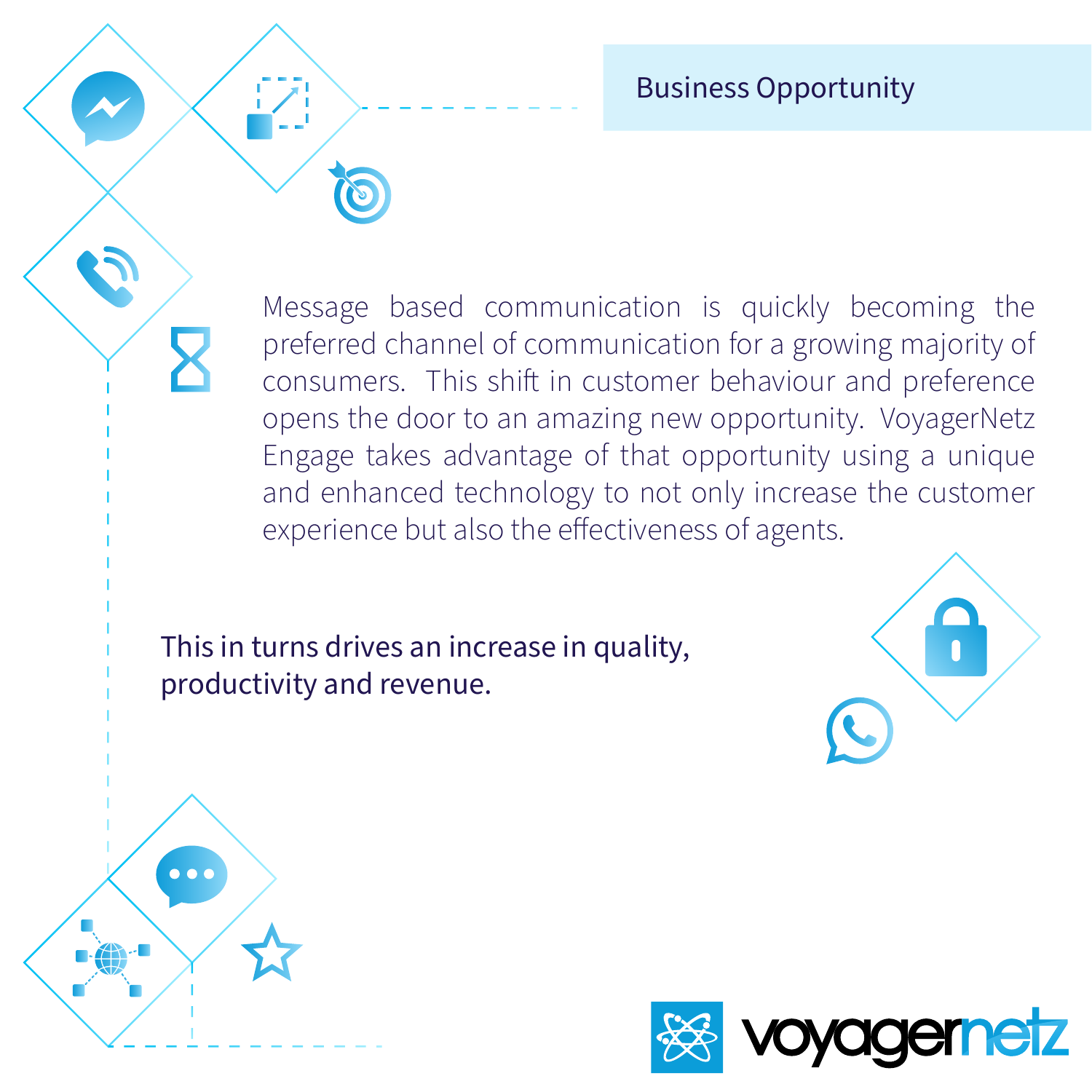#### Product Objectives

#### 300% increase in effectiveness

- Message based conversations open up a multitude of new opportunities to use technology and AI to empower agents to reach higher levels of effectiveness.
- Our product increases the potential for real-time collaboration across departments and with th
- We believe that effective purely AI driven agents do not exist. Some virtual agents can fake human interactions at times but this is risky and can lead to bad customer experiences and less engagement.

#### Increase in customer satisfaction

 $\bullet$   $\bullet$   $\bullet$ 

- More channels so customers can pick their preferred channel to engage including text, social media and web chat.
- Conversations will be more responsive and effective for customers helping to remove any barriers for communication.
- Because of the comfort and convenience there will be more inbound increasing your success rate overall.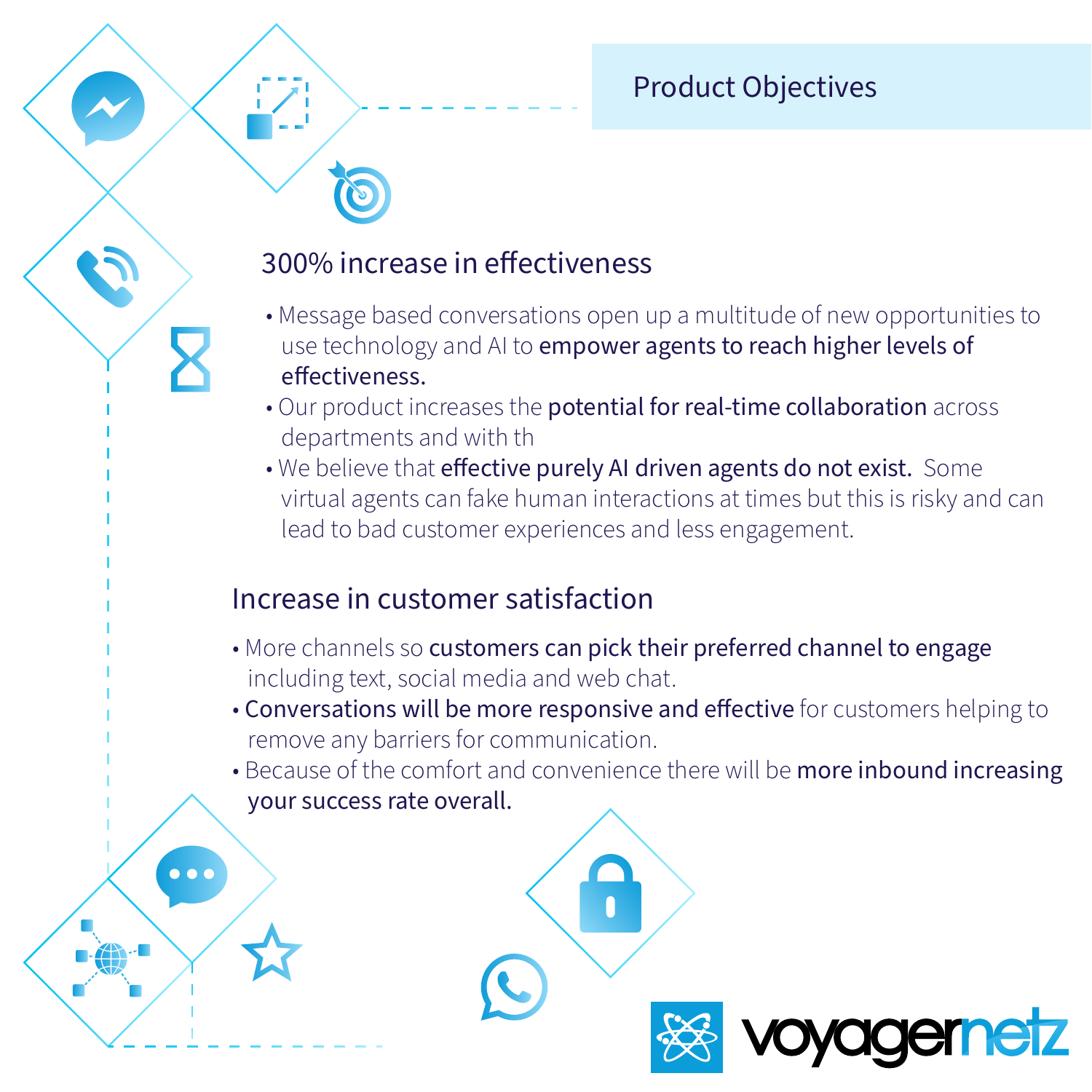# **Index**



### Universal and Central

Unifying communication channels and improving internal collaboration

Security and Standardization

Protecting the confidentiality and integrity of your data

Efficiency Optimize agent and team productivity

> **Effectiveness** Achieve higher results while enhancing customer experience

Quality

Exceed your customer's expectations

Scalability Designed to grow with your business

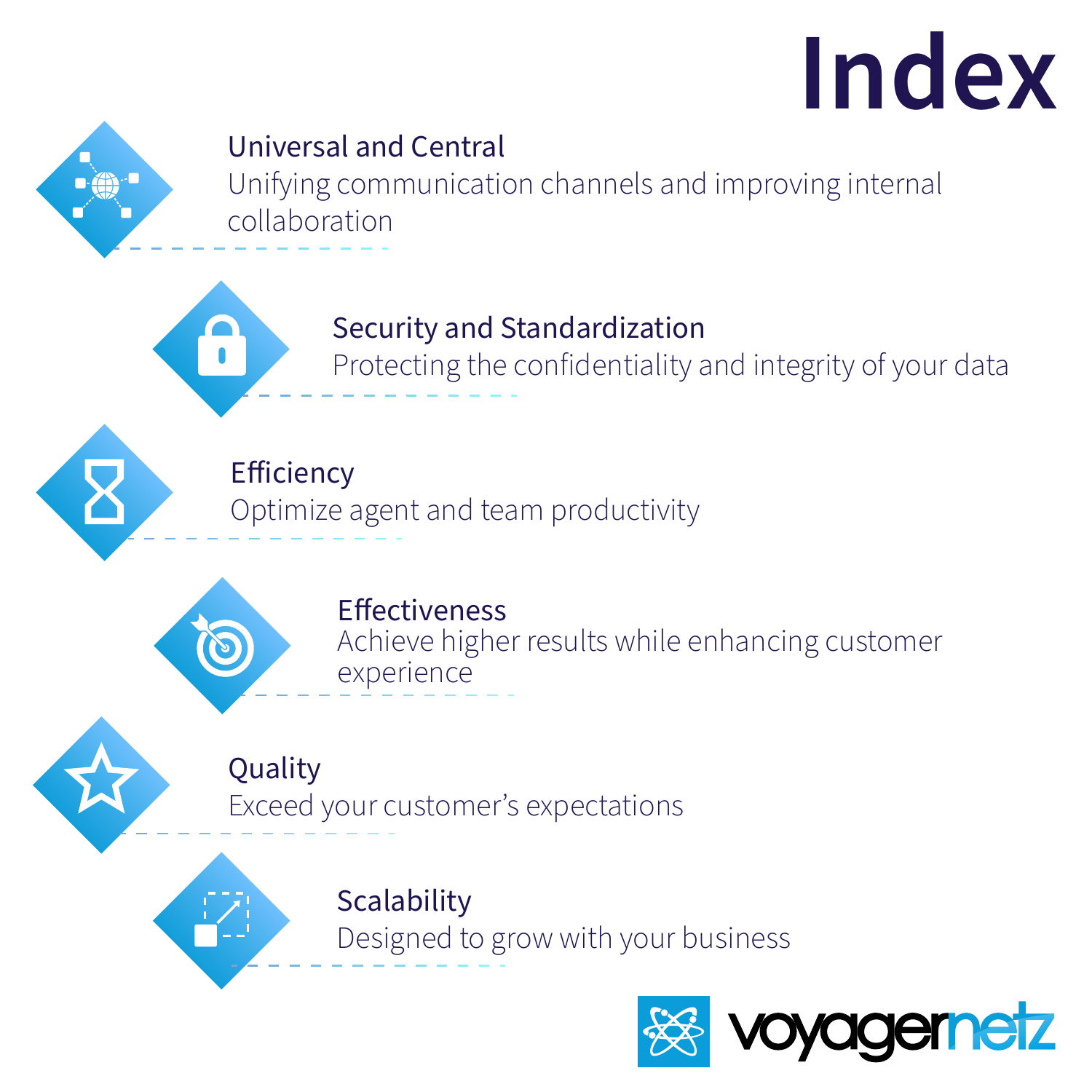## **Universal and Central**





"Customers tend to give more preference to companies who have a mobile-responsive customer support portal and provide help through more than 3 different communication channels."  $ProProfs$ 

"If you could get all the people in an organization rowing in the same direction, you could dominate any industry, in any market, against any competition, at any time."

**Patrick Lencioni**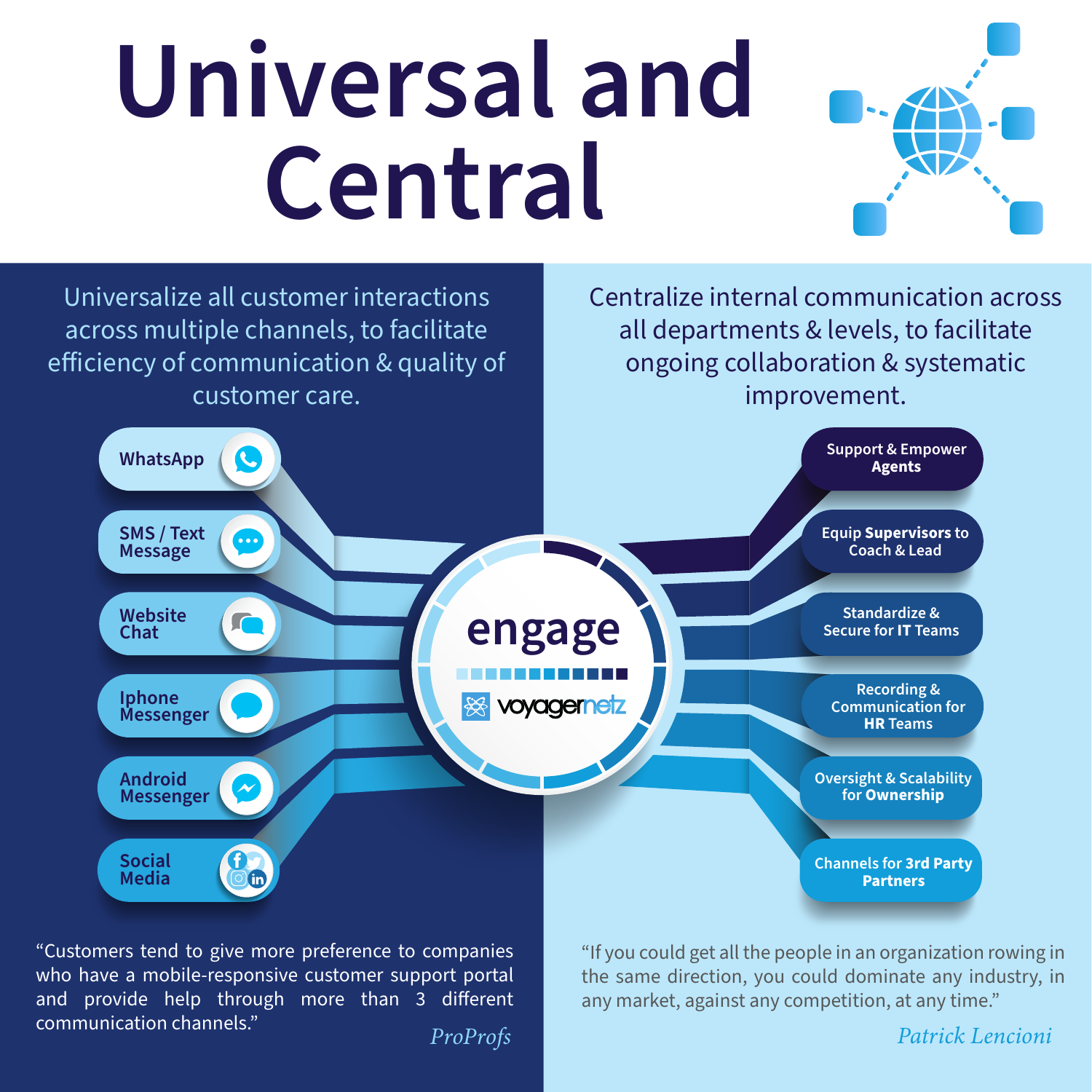# **Security and Standardization**

### Protecting the confidentiality and integrity of your data

VoyagerNetz has been creating, developing and implementing secure software for the healthcare industry and defense contractors for over two decades. Data security is our number one priority.

- Forrester Research named our infrastructure provider as a leader in cloud data security.
- Identities, users and services are A authenticated and protected by advanced security keys.
- Designed to be multi-tenant, allowing for safe and secure communication between services.
- All internet communication are encrypted in transit.
- Data is automatically **encrypted in** storage and distributed for availability and reliability.
- Our production deployment infrastructure supports HIPAA and SOC 2 compliance.

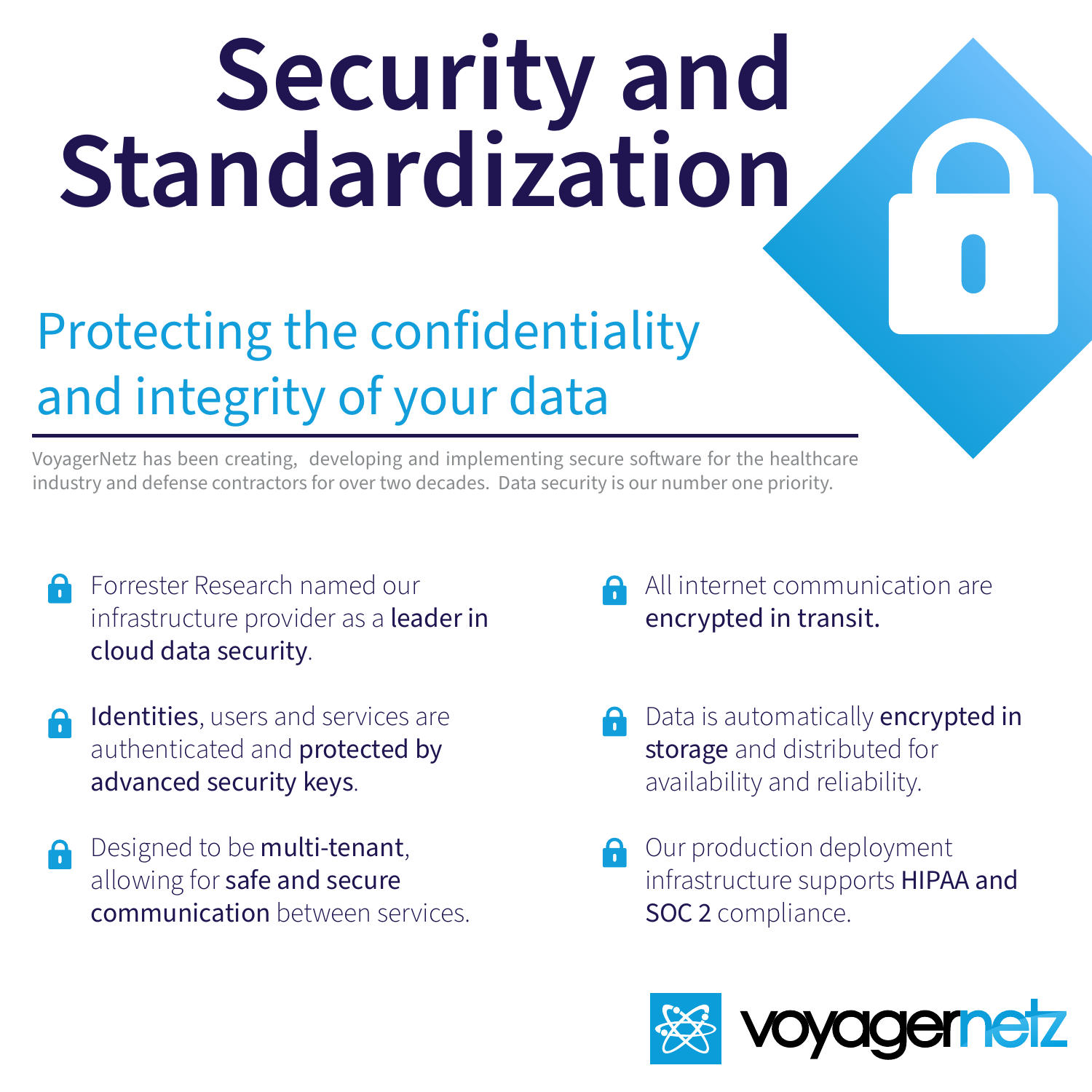# **E!iciency**

### Optimize agent and team productivity

In general, how soon after you contact a company via a chat  $s$ ervice do you expect a response?



**53%**

**42%**

or will consider switching providers if they don't find quick answers right away. (Forrester)

of businesses incorrectly think customers prefer phone support (Kayako)

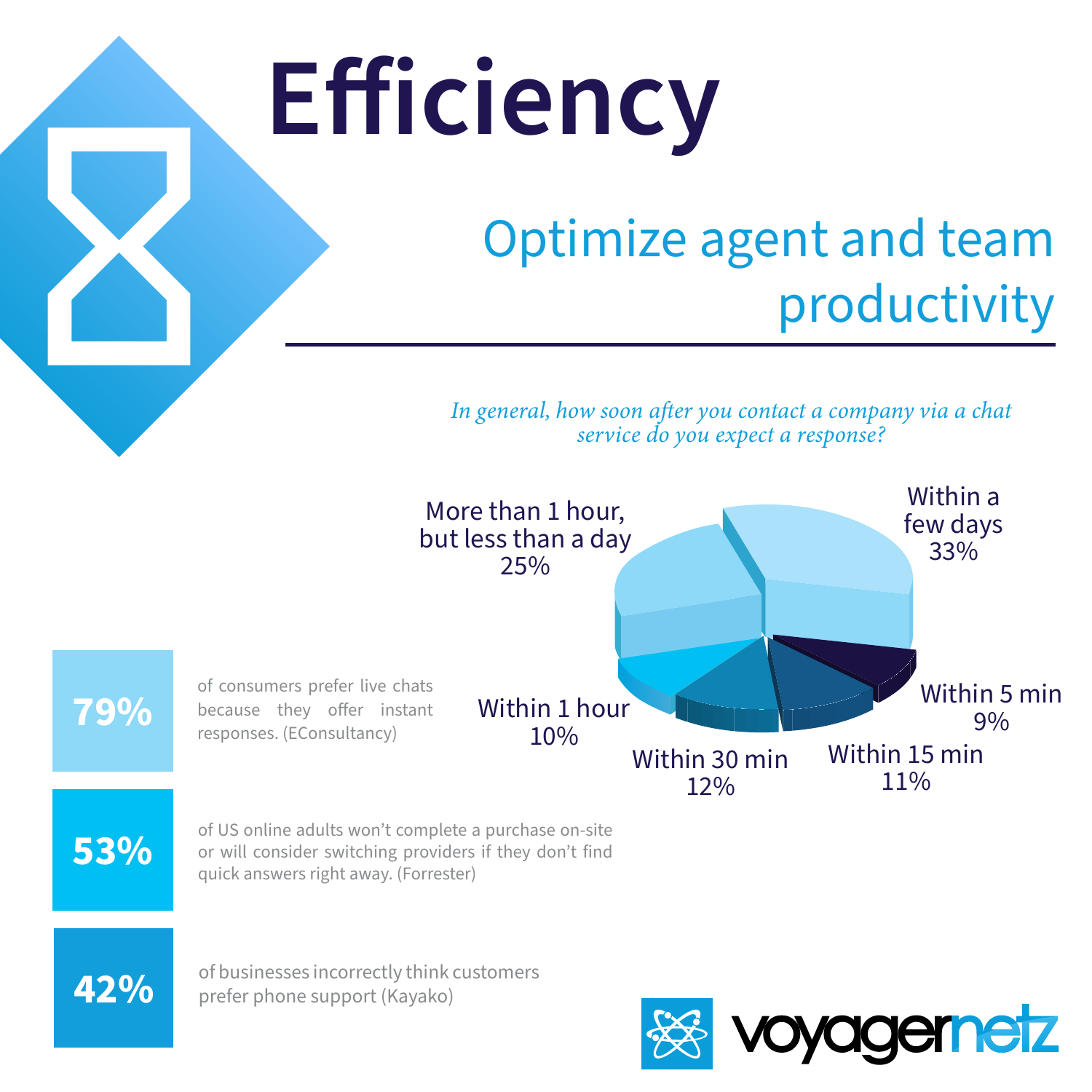# **E!ectiveness**

Achieve higher results while enhancing customer experience



**EFFECTIVE AGENT**

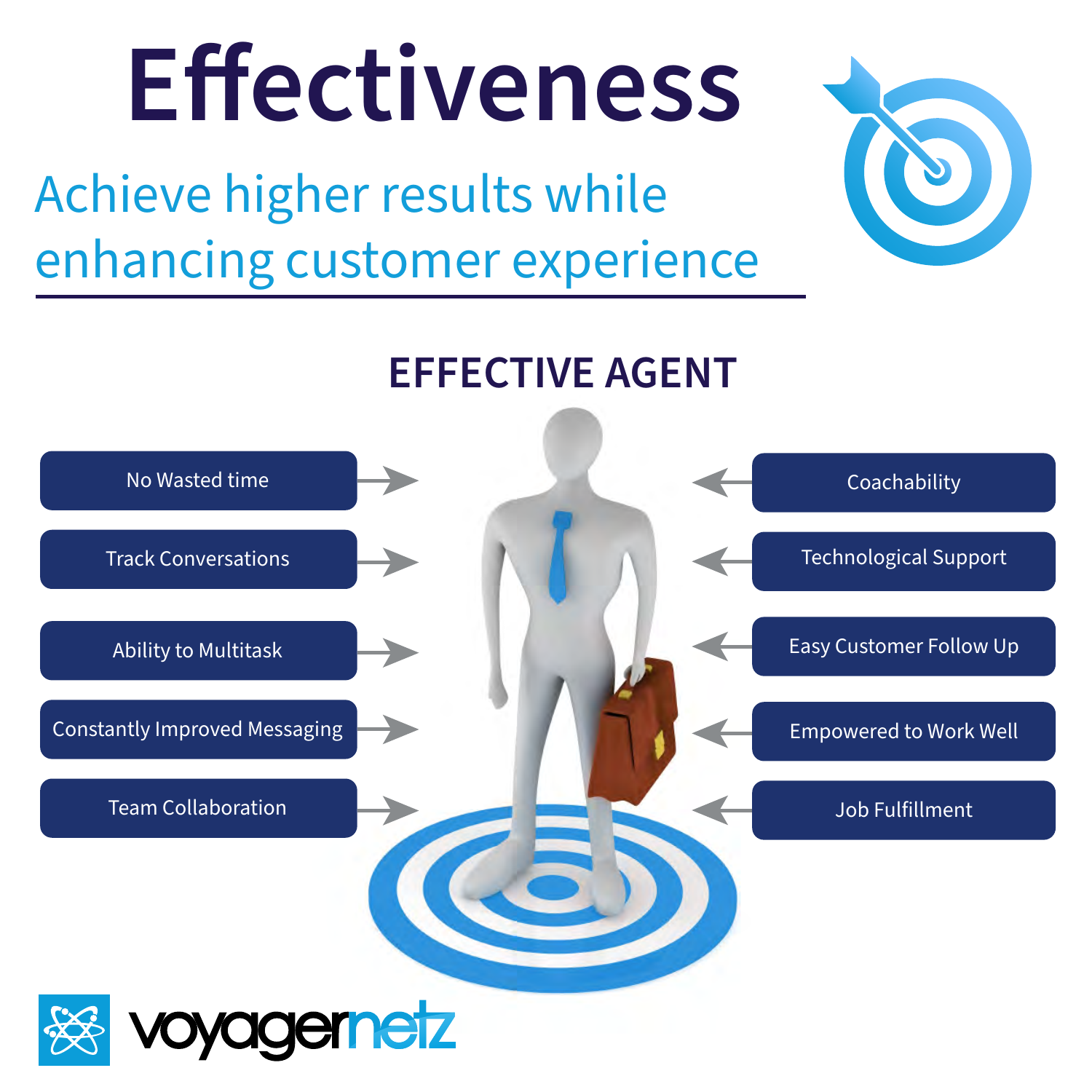# **Quality**

### Exceed your customer's expectations

"Interestingly, although Millennials may be most comfortable using customer service channels like chat, we find that the older you are, the more satisfied you are with a chat interaction. In fact, satisfaction with chat is highest among Boomers."

#### *ID Power*

### Less miscommunication

- Removes the barrier for people uncomfortable or unable to communicate via phone
- - Increase your First Contact Resolution Rate
	- The Customer gets the same if not better treatment while an agent can utilize downtime to multitask
- $\blacksquare$  More productive conversations
- Recording everything within a customer's profile better equips agent to assist
- **Customer establishes the tone** and pace of the conversation
- Does not sacrifice Average Handling Time/ Talk Time for a client, for effectiveness or productivity - but streamlines it.



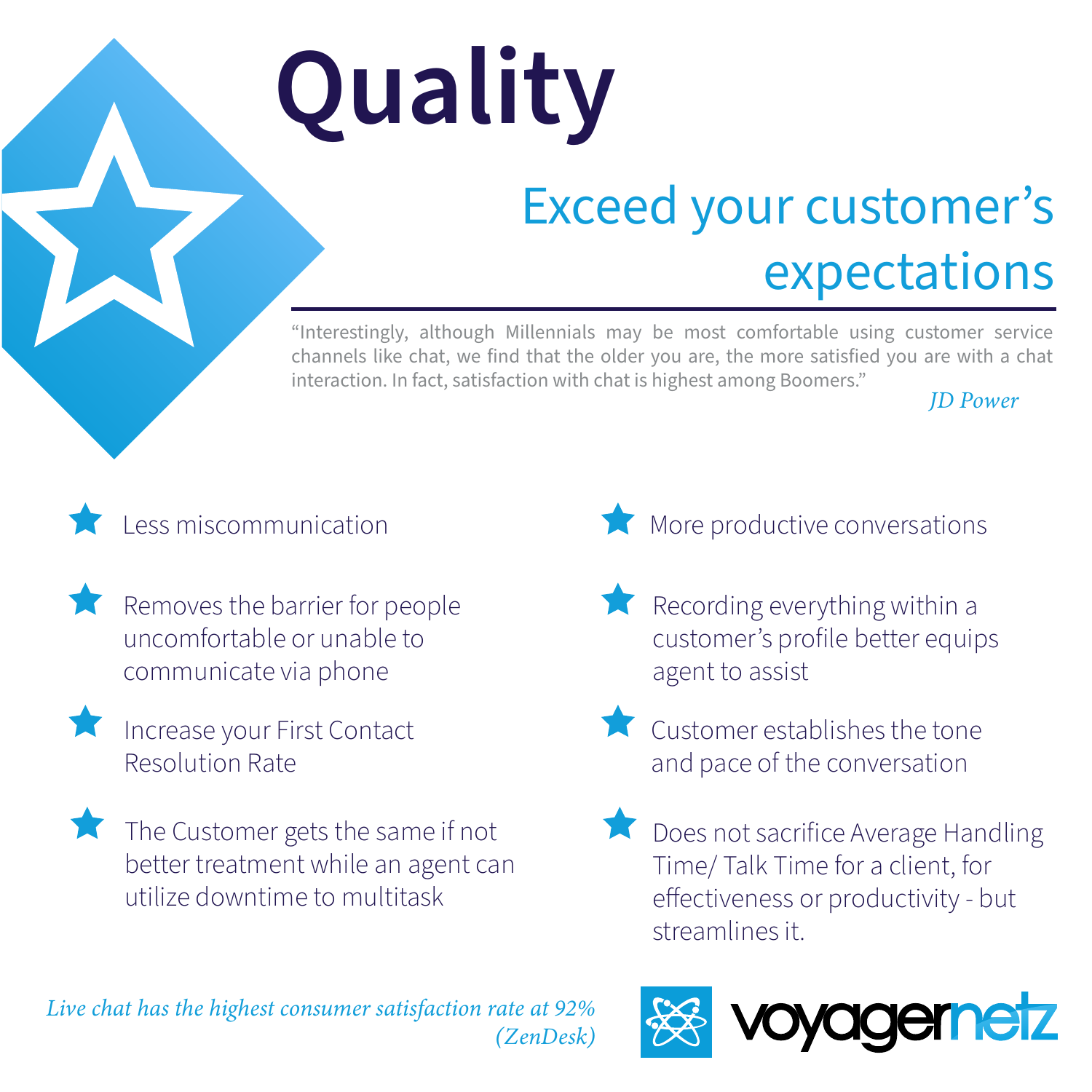# **Scalability**

### Designed to grow with your business



More Efficient, Effective and Quality Customer Interactions Meeting Goals, Financial Benefits, + Expansion Growth Opportunities + Customer Satisfaction More Productive Agents with Higher Capacity

90% of consumers expect an online portal for customer service

Nearly 1/3 of customers report sending an SMS/text message to the company requesting assistance